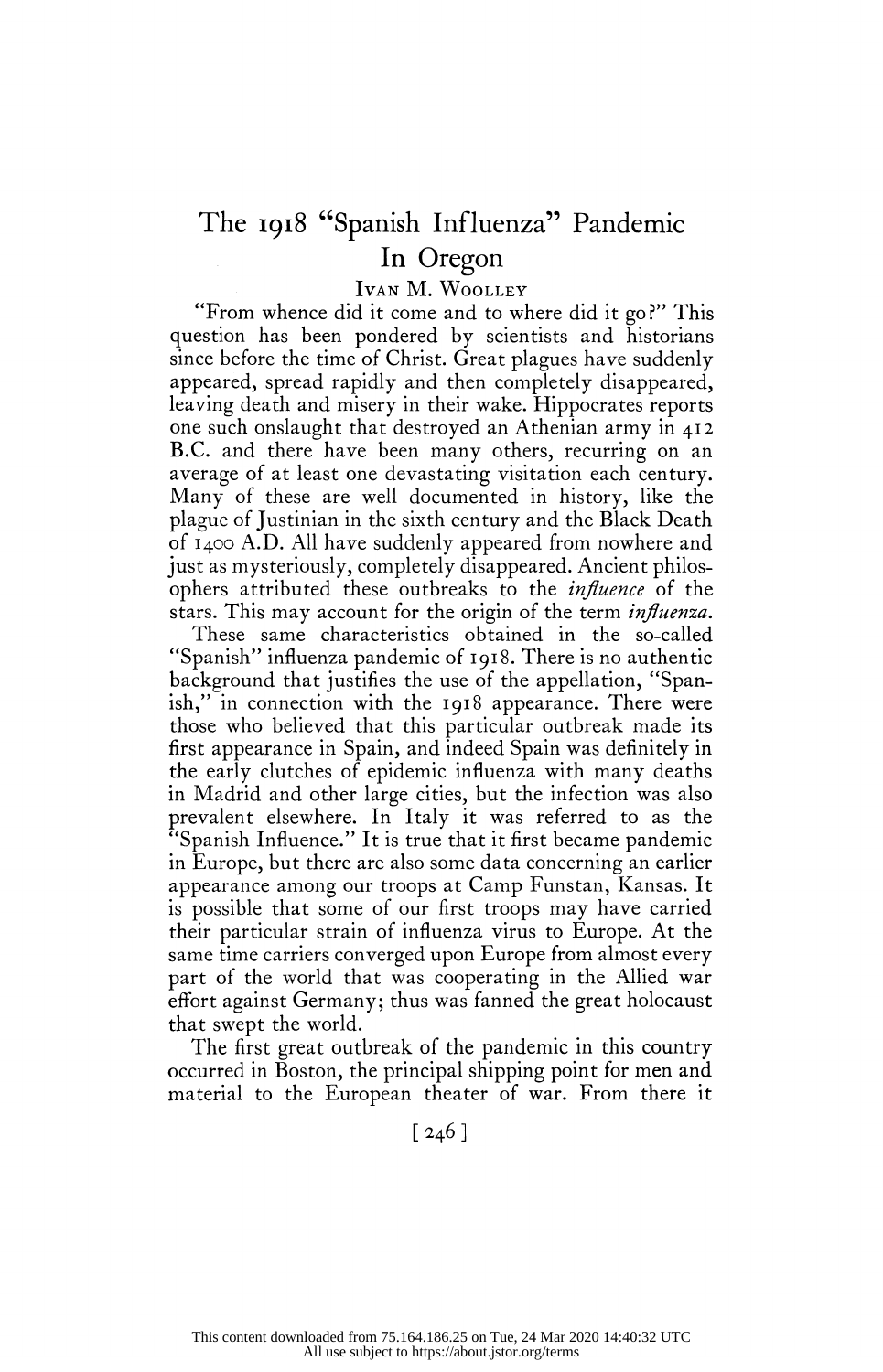spread west and south, its course being directly traceable to troop movements, by train and by ship. Although it was a serious problem in and around Boston in late August of 1918. the first outbreak on the Pacific Coast did not appear until late in September at Camp Lewis, Washington, following the arrival of a trainload of troops that had come west from the Boston area. Within six weeks from the time it became prev alent in Boston, virtually every part of the United States and Canada was infected.

 The rapid spread of the virus was made possible by great congregations of people, resulting from the war effort, troop concentration and movements, parades, rallies and other mass gatherings for bond drives and patriotic purposes. Yet, strangely enough, epidemics broke out in isolated places far removed from their original sources. The death rate among the Eskimos was extremely high, and there were fatal cases among the lonely and isolated sheepherders in Oregon. By the time the pandemic vanished it had claimed over 5o,ooo lives from among the 20,000,000 persons who had become ill from it throughout the world.

 Although the papers had carried daily accounts of the ravages of the pandemic in other parts of the country, the first public announcement concerning the people of Oregon appeared October  $\zeta$ , 1918, on the front page of The Oregonian.<sup>1</sup> City Health Officer Dr. George Parrish requested all theater owners to eject from their theaters all persons who coughed or sneezed. He suggested that their admission money be refunded, and he threatened legal action if this "order" was disobeyed. "Several persons," he stated, "have told me of possible cases and several doctors have been reported as having treated cases of Spanish influenza, but inquiry proves that none of the cases was the real thing . . . However, we are taking every possible means to prevent spread of the disease in case it should appear." On this same day the City of Philadelphia reported 788 new cases and I7I deaths.

[247]

I. For sources not specifically identified, the author has used State Board of Health and other material from the Medical School Library, his  $\mathbf{B}$  of Health and other material from the Medical School Library, his  $\mathbf{B}$ own and others' reconcertois and experiences, and the files of the daily Portland Oregonian for the period concerned.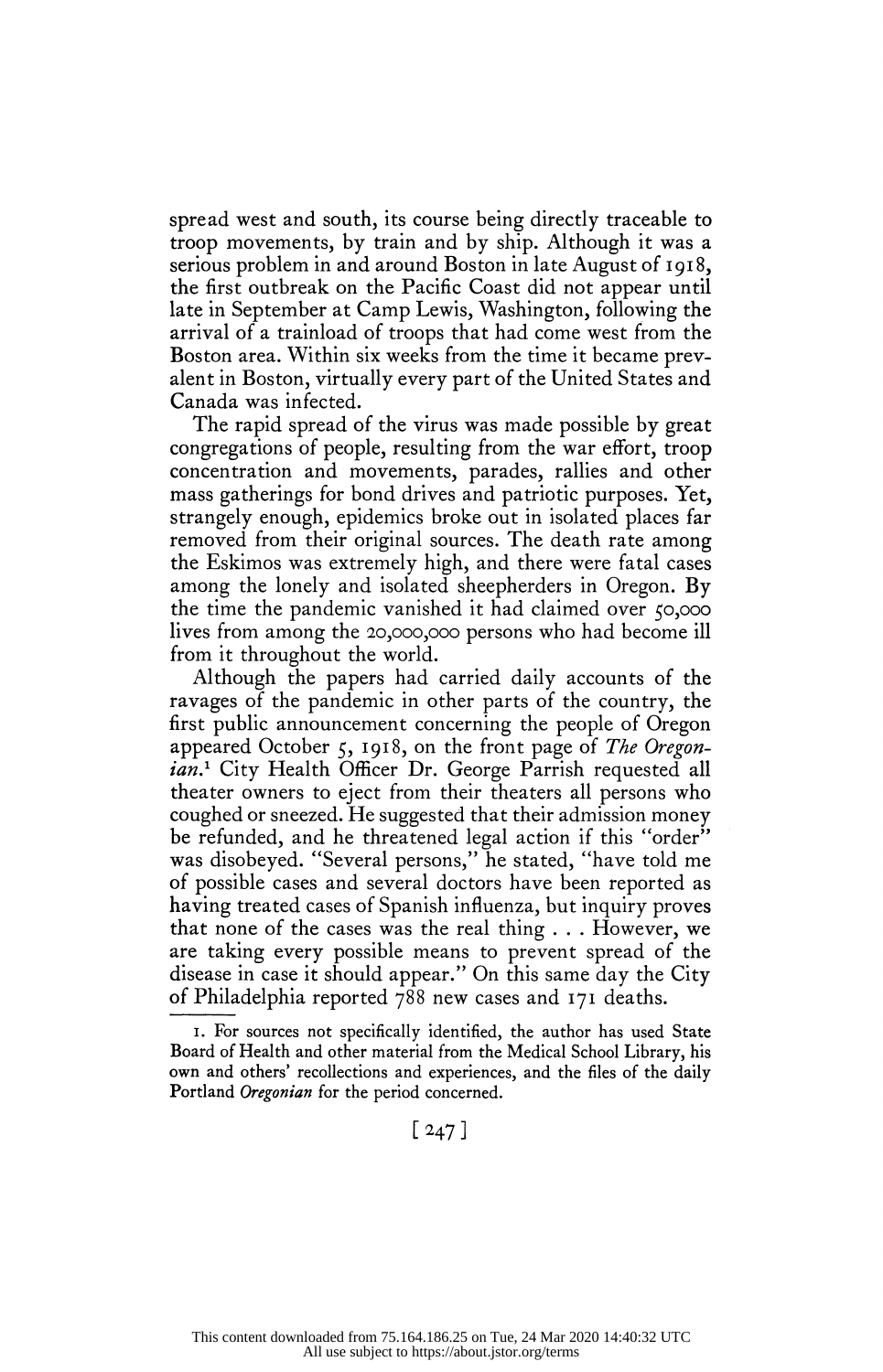Dr. Parrish was a very dynamic person and he gave strong leadership in the fight against the epidemic. Dr. R. E. L. Holt had succeeded Dr. David Roberg as state health officer when the latter had taken a leave of absence to enter the army. Dr. Holt was in turn succeeded by Dr. A. C. Seely of Roseburg, when Dr. Holt entered the service. These men worked strenuously, first to stop the infiltration into the state and later in combating its ravages. The absence of many physicians who had entered the armed services during World War I made for a critical shortage of doctors throughout the state.

 On October 7 three hundred slides, to be shown to the public, were distributed to the theaters throughout the state. These carried advice on preventive measures to be employed. The Oregonian carried the headline, "Cut Out Sneezing- Doctors War Cry." The public was advised to limit streetcar riding to a minimum. Dr. Holt pointed out that in Berlin, Germany, every streetcar conductor had contracted the flu. The local traction company agreed to keep streetcar loading below the crowding limit. By the following day four cases of "Spanish Flu" were discovered in the Benson Polytechnic Army training school, and were immediately put under quarantine. All soldiers and sailors were banned from the theaters, not only in Portland but elsewhere in the state. The papers carried an appeal for all graduate nurses to make themselves known. Three soldiers were reported dead from influenza at Fort Stevens, at the mouth of the Columbia River, and two more died there the following day.

The headline in the Oregonian of October 9 read, "Influ enza in City is Under Control," but the city health officer canceled a projected trip to a public health convention in Chicago. All public gatherings in Corvallis were forbidden and an isolation hospital was established there. The Indian School at Chemawa was put under quarantine. In Eugene six cases were reported, and thirty-eight students were under observation for symptoms of "cold." There was a complaint in Portland of the slow response from nurses who were offered employment at \$75 per month; nurses' aides were to be paid \$30 to \$50 depending upon their experience. A

 $[248]$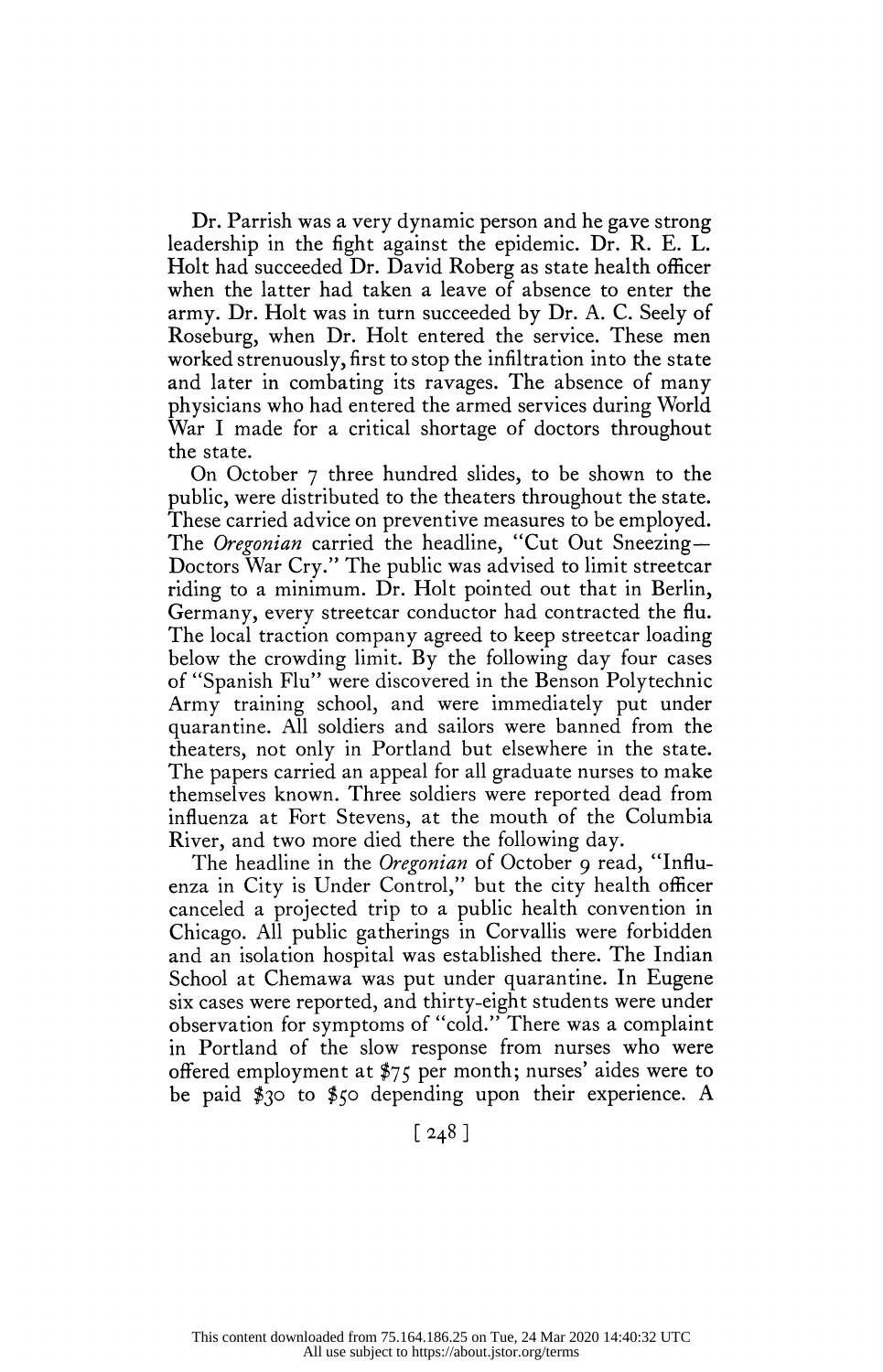bulletin was issued to all railroad employees requesting their cooperation in handling passengers.

 Two days later the City Health Department declared that the total number of cases reported numbered sixty, but that there were probably twice that number; the State Health Office placed the total at 200. Mayor George L. Baker ordered all mass activities shut down. Schools were closed (36,ooo children and I,000 teachers), as well as approximately fifty theaters. All lodge meetings, club activ ities, pool halls, bowling alleys and outdoor meetings and parades were banned. For the first time in the history of Portland no church services were held.

On October 13 the Oregonian reported that the faculty, students and men of Benson High School district had com pleted an army-type hospital on the school campus in forty two and a half hours. Though such a task would ordinarily require at least two weeks, the Benson unit had been built at top speed by the labor of ninety men working in three shifts of thirty each. It was staffed by Red Cross nurses and put into immediate service for influenza patients.

 Even with this addition, all hospital beds that could be made available for influenza patients were full, and the city was making frantic efforts to provide further care. Two circus-type tents were erected on the grounds of the Mult nomah County Hospital, then located at Second and Hooker streets in south Portland. Board floors were laid and cots were acquired to take care of the overflow of county patients. Later these tents were replaced by "portable buildings." There was some discussion about taking over the White Shield Home or commandeering one of the schools for con version into a hospital.<sup>2</sup> There were many transient patients appearing in the city, some of whom had come from rural communities with no facilities for their care, and many of whom had arrived to work in the shipyards and other war industries.

 On October I7 it was announced that the Civic Audito rium had been converted into a city hospital. The main

[ 249 ]

 <sup>2.</sup> Oregonian, October 15, 1918, p. 12, col. 1.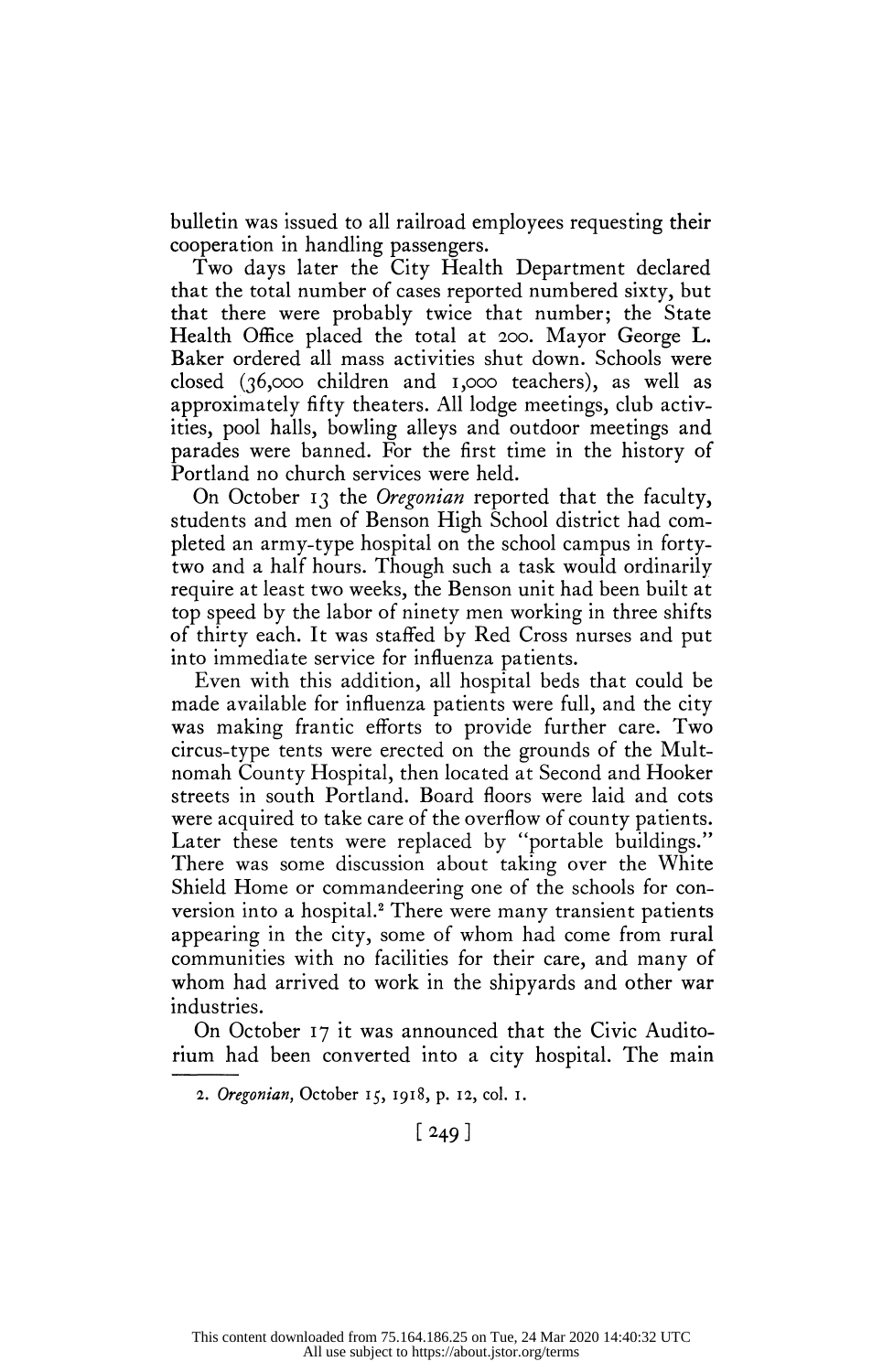auditorium was floored over and rows of cots with straw stuffed tick mattresses were installed. Some of the small rooms just off the main lobby were utilized as well. Alto gether there were beds for one hundred patients, with bed linen supplied by the Red Cross. The city appropriated \$2,500 in funds for supplies. The death rate at the audito rium was proportionately higher than in other hospitals because most of the patients arrived there after having lain ill in flophouses and other hovels for several days prior to discovery. Because the city ran short of funds and Red Cross supplies were getting low, the administration of the auditorium hospital was taken over by the army in the last half of October. Forty men from the Spruce Division were assigned to duty as orderlies and nurses. The curtain was lowered on the stage of the auditorium and the soldiers' quarters were arranged backstage.3

 Although Portland received the brunt of the onslaught, other cities and towns throughout the state were in similar trouble and were forced to make out as best they could. In a letter to the writer, Roy A. Ward sent his recollections of events in eastern Oregon:

 I was County Agricultural Extension Agent at Redmond, Oregon, a small town near Bend. I cannot state how many of our citizens were down in bed but it was a very considerable percentage. I helped take care of quite a group including some of those who worked in my office. My next door neighbor was the local undertaker, and it was my unfortunate duty to help him lift bodies from place to place when the furniture store was so crowded with bodies that there was little room to get around.

 I distinctly remember one morning when I went to help him noticing my good friend the druggist, who was in conversation with me only a few days before, and also a girl who assisted Mrs. Ward with the housework both laid out.

 The gymnasium in the City of Bend, our nearest largest town, was turned into a hospital with rows of beds where we took, what seemed to me, hundreds of cases from the City of Bend and the surrounding country.

Fortunately Mrs. Ward and I escaped unscathed.

 Mr. E. R. Balsiger, who traveled throughout the state, also recalled some experiences for the writer, as follows:

 3- Oregonian, October 21, 1918, p. 14, col. 3. Several days before, twenty soldiers had been sent to the auditorium to help the overworked nurses.

[ 250 ]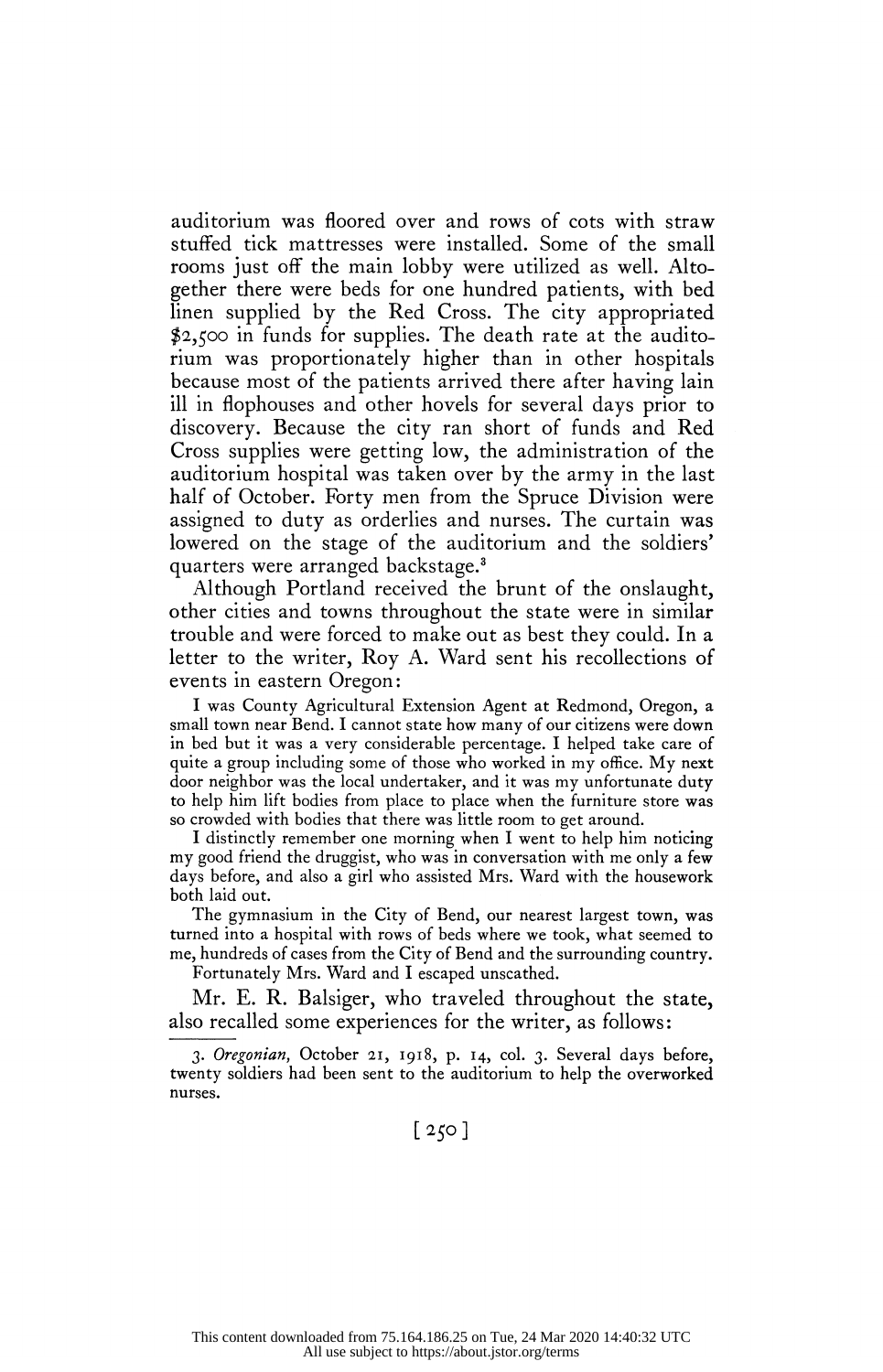I was traveling for the Simmons Company at the time of the influenza epidemic, and I remember that in Independence, Oregon, where at that time retail stores were all located on one street, three store owners who were all in the prime of life died of flu in the period of about one week. A central Oregon merchant told me of a bachelor farmer whose closest neighbor was twenty-five miles away and who had not been in contact with anyone for over thirty days, but who came down with the flu and an ambulance was sent out to bring him to the hospital.

 It seemed that some of the victims of this epidemic suffered such excruciating pains in their head that they became delirious. One of my customers told me of a fine young family man who was unable to get into a hospital so they had sent a nurse to his home. The nurse left his room for a moment and in his delirium he pulled a revolver from the bureau drawer and shot himself.

 And then there was Charlie, a credit man for one of the large whole sale houses here in Portland. It seems that Charlie had never been weaned, but had just switched from milk to whiskey. Charlie was quite a character. He kept his tonic in the righthand drawer of his desk and his daily con sumption was reported to be anywhere from a pint to a quart. When the flu epidemic struck Charlie, he was really scared and he hurried to his doctor. The doctor looked at him and said, "Charlie you are so pickled a flu germ wouldn't have a chance." And he lived to a ripe old age.

 The young man referred to above who shot himself, was not the only suicide. One prominent Portland physician also ended his life during the pain and depression of his illness from influenza.

 There was very little that could be done in the way of specific treatment. Once a patient was infected he was isolated from non-infected persons, put to bed, a "pneumonia jacket" applied, and camphorated oil chest rubs and various types of throat sprays were used. If he were rugged enough he survived. Pneumonia was the cause of most of the deaths and the mortality rate was preponderately higher in the twenty to forty-year age group, possibly because these were the people most actively employed in mass activities.

 In the late fall, Rosenau serum was made available for use and some vaccines were prepared but there is no convincing evidence that they were particularly successful. Some com plaint developed that certain physicians were profiteering in the use of vaccines, and Dr. Parrish announced that since the vaccine was furnished free by the Health Bureau, he con sidered one dollar to be an adequate fee for the injection. If

 $[251]$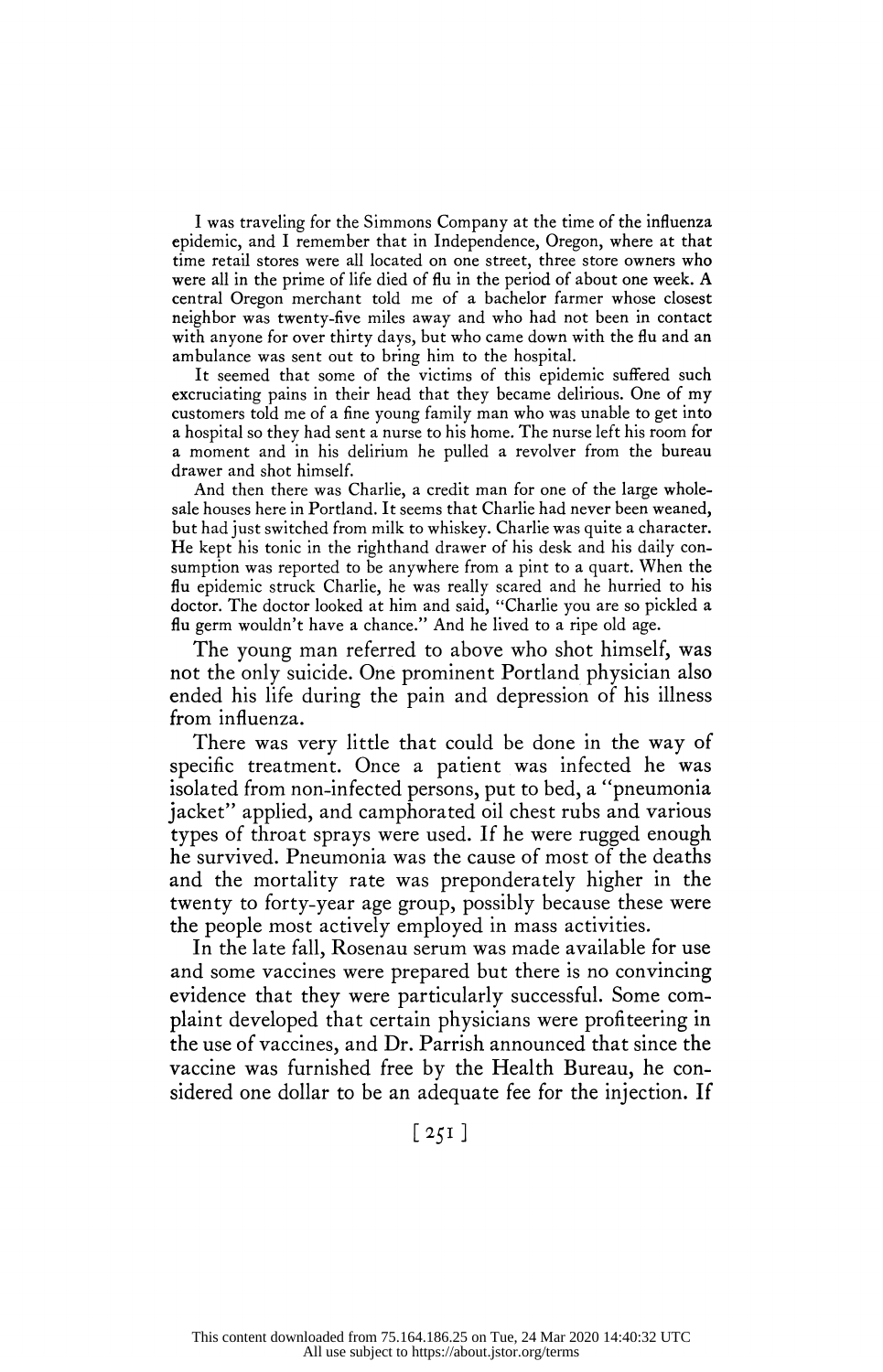## HELP FIGHT THE FLU

1. All schools, churches, lodges, public places of meetings, and places of amusement shall be closed.<br>2. Avoid crowding at cafeterias or similar places and maintain an interval of at least four feet 2. Avoid crowding at cafeterias or sizmilar places and maintain an interval of at least four feet between individuals. No food must be handled by the public but only by the proper attendants.

3. Food exposed for consumption should be protected.<br>4. Where there is sickness in the family, allow but one member to wait on patient, who shall at all times, while in contact with the patient, wear a mask and resume it before they enter the room. The times, while in contact with the patient, wear a mask and resume it before they enter the room. The<br>patient shall also be screened by hanging sheet across the room or whatever way is practical. The room

shall be kept thoroughly ventilated at all times.<br>5. Consult your physician immediately should your bodily symptoms be in any way below par, as 5. Consult your physician immediately should your bodily symptoms be in any way below par, as experience has shown that many people are quite ill and yet have symptoms which ordinarily would be disregarded.

6. The public should observe absolutely the recommendations with regard to spitting in public places.

7. Avoid needless crowding. Influenza is a crowd disease.

8. Smother your coughs and sneezes, others do not want the germs which you would throw away.

9. Your nose, not your mouth, was made to breathe through-get the habit.

10. Remember the three C's-a clean mouth, clean skin, and clean clothes.

 11. Try to keep cool when you walk and walk a great deal for exercise and bodily vigor. Keep warm when you ride and sleep.

12. Open the windows always at home at night; at the office when practicable.

13. Your fate may be in your own hands. Wash your hands before eating.

14. Don't let the waste product of digestion accumulate-drink a glass or two of water on getting up, before meals, and on retiring.

 15. Don't use a napkin, towel, spoon, fork, glass or cup which has been used by another person and not washed.

16. When the air is pure, breathe all of it you can. Breathe deeply.

## MAYOR BAKER Says:

 "We have not called this conference because of aniy marked increase in the number of reported cases of Spanish influenza, but because of our belief that more stringent regulations during the next few days will have a direct tendency to shorten the period during which regulations of any sort will be needed. Preventive measures promulgated at the beginning of the epidemic resulted in Portland suffer ing less from the illness than any other city of like population in the Nation, and the present step is taken with the view that the sacrifices and loss entailed will be more than compensated by the early ending of the epidemic. In other words, it will save lives, prevent suffering, and lessen economic hardship if all of us for a short time do our utmost to stamp out this epidemic than to use only half-way measures extending over a long period of time. I appeal to the people of this city to observe the regulations of the Health Authorities and to assist in the enforcement of all preventive measures. The people will appreciate that the continuance of the epidemic in Portland and other cities in the United States will go far to seriously cripple the output of ships and to otherwise impede in many ways the successful furtherapce of the Nation's war programme. It is not merely a local problem; it is a National question, and as in the past we must work shoulder to shoulder for our mutual interests. Statistics unmistakably show that the epidemic is on the increase where people are permitted to congregate and these regulations have been issued to prevent, where possible, groups of people from assembling.

 "The order requiring stores and offices to close at 3:30 and 4 P. M., respectively, and the release of employes at such time is made for the purpose of preventing the usual congestion existing between the hours of 4 P. M. and 6:30 P. M."

Oregonian, November 4, I918.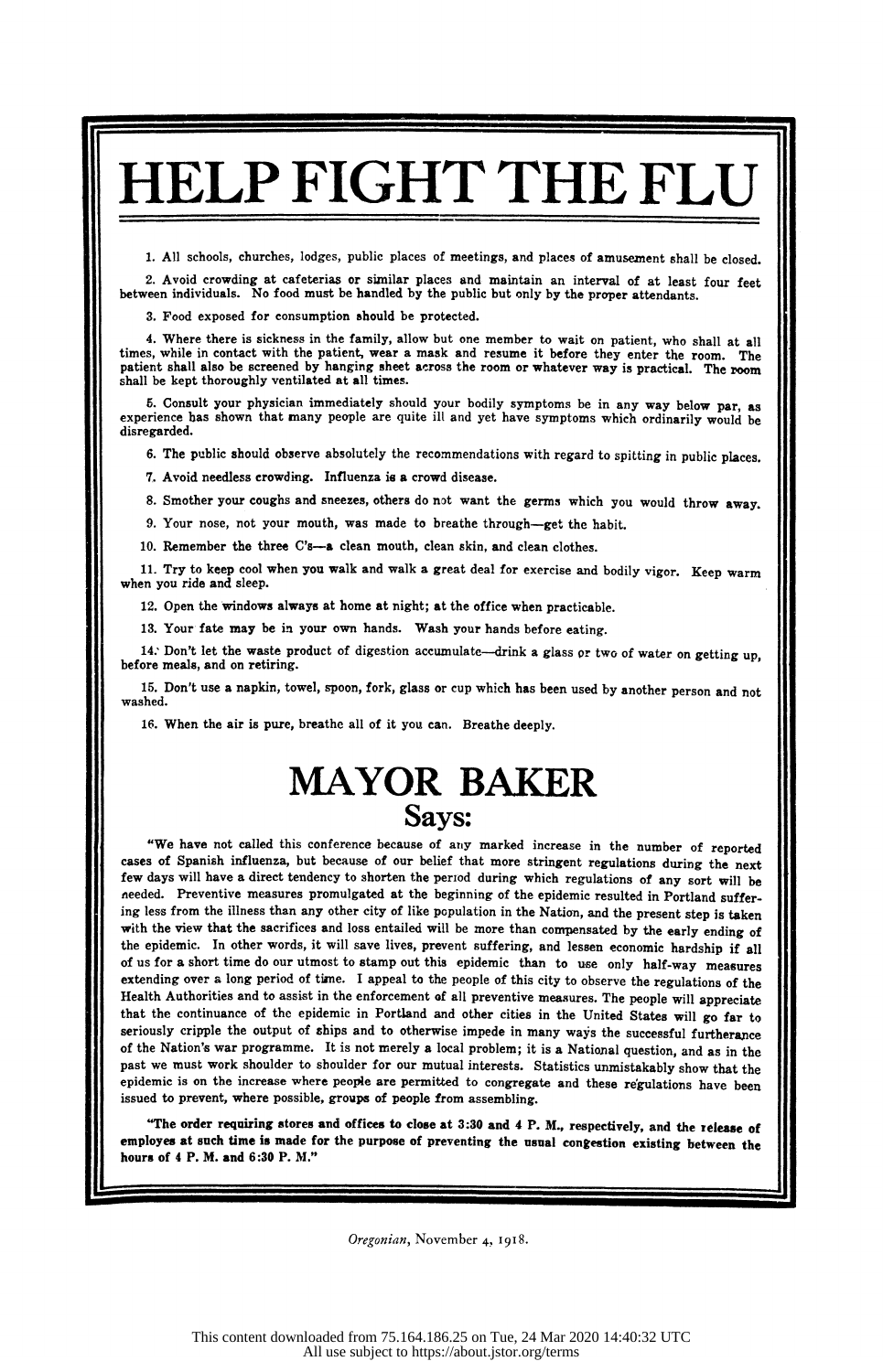the patient's doctor asked more, they had only to call the Health Bureau for a list of those who charged the regular price.4

 Despite the steady spread of the disease, efforts for its prevention were in no way relaxed. Fresh air was considered to be of greatest value in prevention. The traction company put all of its open cars into service. Built expressly for summer use, the seats were arranged transversely across the car and there were no sides, aisles, doors or windows. The conventional cars were operated with all windows wide open, and in some instances, the doors were nailed open. Crowding was not permitted. Upon several occasions car crews were haled into court for violation of these regulations.<sup>5</sup> People in cafeterias were required to maintain a distance of four feet between them, and all food had to be protected from possible contamination. The spacing regulation was also employed when checking out books from the Public Library. All chairs were removed from the library to prevent loitering.

When the city officials decided to request early closing, so that "rush hour" crowds would be decreased, the merchants did their best to assist in the fight, advertising their new hours of g a.m. to 3:30 p.m.6 Meier and Frank Company advertisements asked people not to come to the store unless purchases were absolutely necessary. They discontinued advertising of merchandise and asked their patrons to order necessary goods by telephone.7 At the same time the Pacific Telephone Company was appealing to people to limit all telephone calls to a minimum because of the shortage of operators due to influenza. There were advertisments asking people to use the Home Telephone Company phones when ever possible. The "Home" phones were automatic, and were operated by dials. They belonged to a rival company. Meier and Frank Company informed their patrons that

 $4. \, \text{O}$  organizan, october 25, 1918, p. 5. Oregonian, November 3, 1918, p. 7, col. 2.

6. The city merchants reached general agreement on the hours. An Olds, Wortman & King ad is in the Oregonian of November 1, p. 9, ads for  $\sum_{i=1}^{n}$  of  $\sum_{i=1}^{n}$  and  $\sum_{i=1}^{n}$  is in the Oregonian of November 1, p. 9, ads for  $\sum_{i=1}^{n}$ Roberts Brothers and Lipman and Wolfe in the November 5 pp. 2 and 3.

7. Oregonian, November 5, 1918, p. 20.

 $[253]$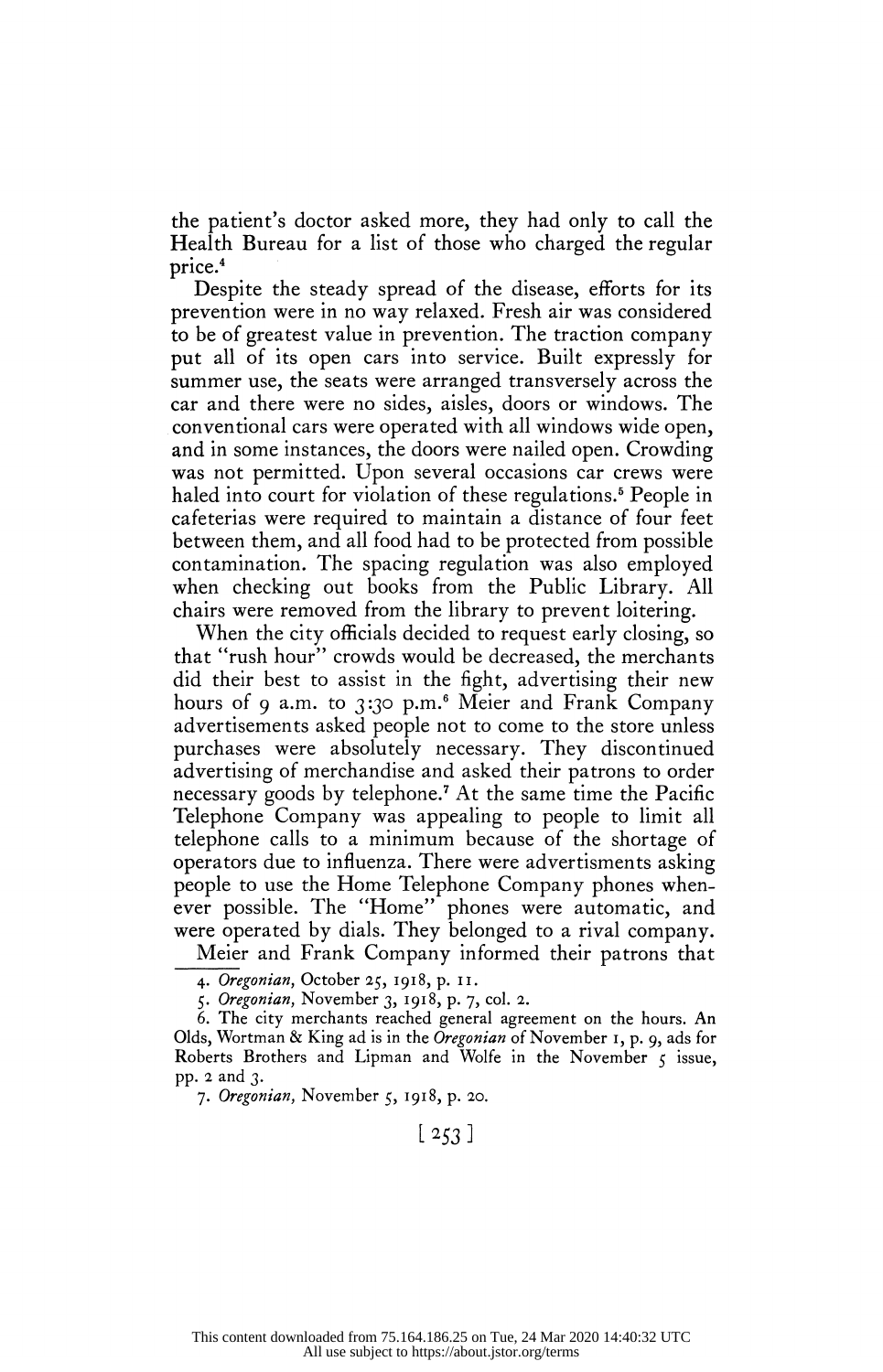they were making every effort to protect those who did find it necessary to come to the store, describing their routine prevention program. All uncarpeted floor areas, including elevators, were cleaned daily with a strong germicide. The elevator shafts were fumigated each night. All carpeted floors were vacuumed daily, telephone mouthpieces were swabbed with germicidal agents each day. In order to improve ventilation and promote better circulation of air, aisle tables were removed.<sup>8</sup>

 Another measure designed to discourage loitering and crowding was a city-wide regulation prohibiting the sale of candy, ice cream and tobacco before 9:oo a.m. and after 3:30 p.m. Garages were forbidden to sell supplies after 3:30 p.m. and all office buildings and manufacturing plants were to be closed at 4:00 p.m. All persons were ordered to wear masks when outside of their homes, a measure used nation ally from its reflection in nationally-syndicated cartoons. This was a difficult regulation to enforce because there was such a wide difference of opinion as to the effectiveness of the mask. Dr. Parrish did not approve of the use of masks excepting in the hospitals, maintaining that there was less likelihood of contamination from fresh air than from air breathed through a filthy mask.<sup>9</sup> The masks of most workers were anything but clean when the day was finished. Across the Columbia River in Vancouver, citizens were fined as much as \$5o for appearing in public without a mask and fines were levied in San Francisco for the same reason.

 The importance of fresh air in prevention led to an appeal to automobile owners to report to the auditorium whenever possible to give rides to the soldiers. It was felt that a ride in the fresh air after coming off duty would help prevent them from becoming victims. The drivers were given assurance that it was safe for them to mingle with the personnel because all had to wear caps, masks and gowns when on duty. Adver tisements for patent medicines emphasizing their flu-curing properties appeared in increasing numbers, and the health officer caused the publication of a list of effective gargles,

 $\lceil 254 \rceil$ 

 $8.$  Oregonian, November 7, 1918, p. 18.

 <sup>9.</sup> Oregonian, November 1, 1918, p. 18, col. 1.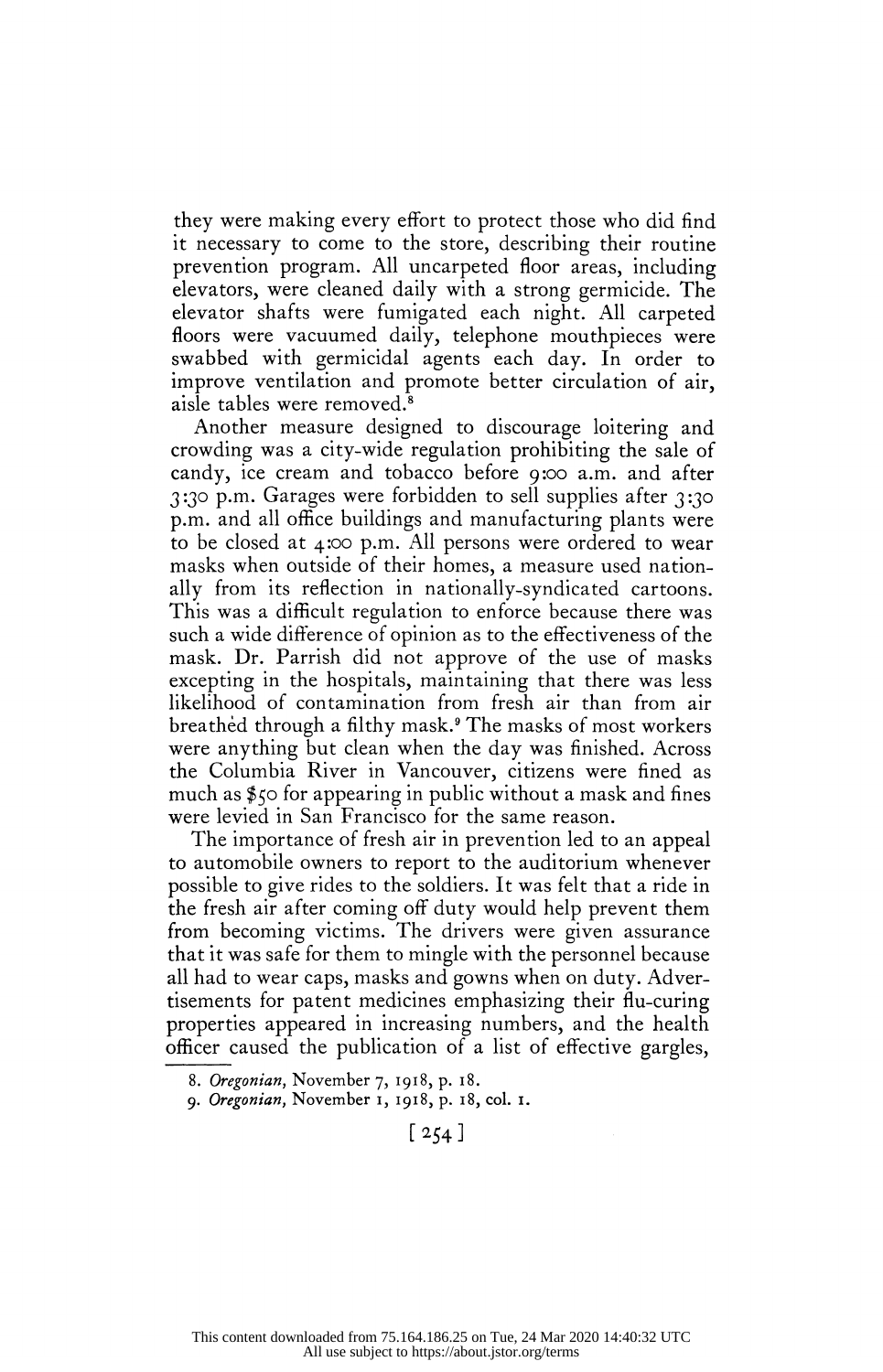etc., and gave the average cost that should be charged for them. The Christian Science Society also published adver tisements pertaining to their activities. Warnings to avoid the use of alcoholic beverages were printed by the U.S. Public Health Service, although it was recommended in the treatment of pneumonia in certain stages.

 One E. Carmichael Davis wrote a letter published in the Oregonian on October 22, stating that he had served in the London epidemic of I889-90-9I and that he held an M.D. degree from McGill University. He quoted the advice of Sir Henry Thompson, "(a strict physician of the temperance school): 'Never curb a sneeze-it is an effort of the heart to restore circulation.' " Davis felt "that Americans have laid themselves open to so many fatal terminations by their habits. The sleeping in heated rooms; the use and abuse of the automobiles and their ridiculous dress! Silk socks for working men and women on feet subject to perpetual draughts and the short skirts and immodest waists of the women-all lead to weakened health." He did not mention the four thousand deaths that had already occurred in London from the current pandemic.

 On October 22, when auditorium hospital facilities were being expanded into the wings and on the stage, the *Oregon*ian reported a total of 1,161 cases for Portland for the past three weeks. The daily state statistics on new cases were listed as follows:

| Corvallis  | 22 | Ashland            |              |
|------------|----|--------------------|--------------|
| Pendleton  | 23 | Bend               | $\mathbf{2}$ |
| Moro       | 50 | <b>Grants</b> Pass | 3            |
| Coquille   | IΘ | Polk County        | 17           |
| Salem      | IΟ | Wasco              | 12           |
| Gold Beach |    | Hillsboro          |              |
| Marshfield |    |                    |              |
|            |    |                    |              |

 Four days later, there was a football game between the Fifth Spruce Squadron team and the 105th-106th Squadron team, but no spectators were allowed. On the 29th, the Kruse and Banks Shipyard in Coos Bay required its I,OOO workers to wear masks, and shortened the work day. As the

[ 255 ]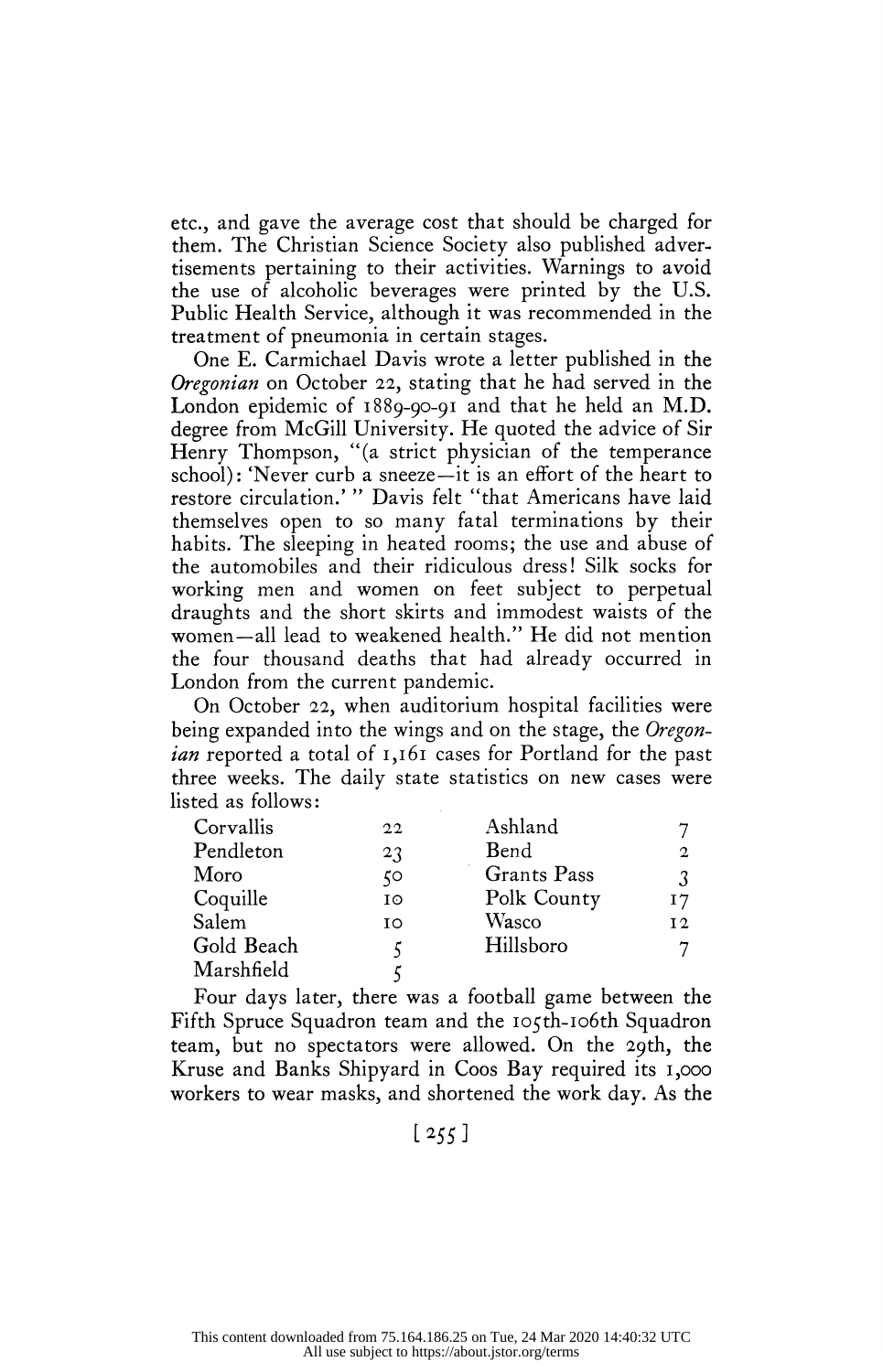disease continued its course in November, court sessions in North Bend were halted on the eighteenth, and an elaborate Thanksgiving celebration planned for the Coos Bay area was called off because of the ban on gatherings.

 As one would expect, the morgues and undertaking estab lishments in all areas were crowded. The big difficulty was lack of manpower. Oregon undertakers had no serious difficulties in obtaining chemicals and coffins, but were hard-pressed for embalmers and grave diggers. All of these persons worked long hours. It was difficult to schedule funerals because of the heavy demand for such services, and families had to wait their turn. Even though the churches were closed, the ministers, too, worked long hours holding funeral services and comforting the sick and bereaved.

 School teachers were pressed into service to canvass assigned districts to determine the presence of anyone in need of medical care. They also distributed literature pertaining to prevention. Many unattended cases were discovered, particularly in areas predominantly oriental. In early November a Japanese ward, attended by a Japanese physi cian, was opened at the auditorium, and twenty Japanese patients were moved into this facility.

 It is easy to believe that although the situation was serious there was a disproportionate amount of hysteria. There was only one ambulance company operating in Port land and their equipment was kept running around the clock. Ben Buck, the owner of the company, recalls that frequently they would receive instructions to proceed to a given address and to enter without waiting to be admitted. The patient would be found alone, the family having left for fear of contracting the disease. In other instances they would be met at an intersection by the father who would point out the house where his wife and children lay prostrate but he would not enter the house with the crew. The ambulances in that day were equipped only with stretchers which forced the attendants to carry the patients up and downstairs. They found that they could not wear face masks because these interfered with their breathing. Mr. Buck states that even though his men worked long hours in all sorts of weather

[ 256 ]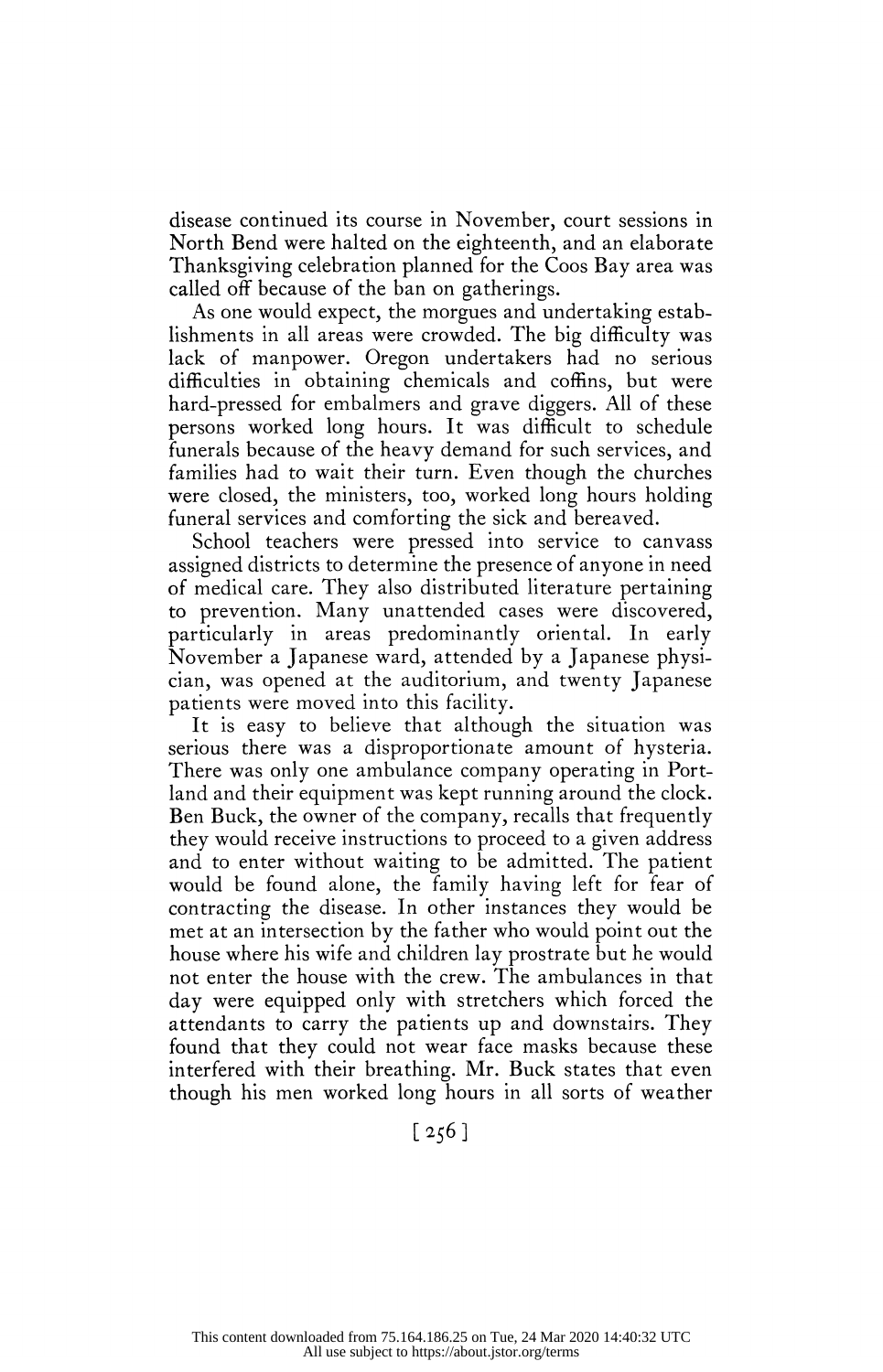throughout the pandemic not one of them contracted influenza.

 After the middle of November the intensity of the epi demic began to weaken. It was fortunate that was the case, since the official announcement of the armistice on November II caused jubilant rejoicing and plans for a large celebration in Portland on the 16th.<sup>10</sup> Churches and theaters were re opened November i5, and schools and other gathering places on the following day. Even though the schools were reopened, there was great reluctance on the part of many parents to permit their children to attend. A week after the ban was lifted the death rate had leveled off to around ten per day. By December the pandemic was definitely on the way out as far as Oregon was concerned. There were some recurrent outbreaks from time to time during the next twelve months, but nothing of epidemic stature. The Oregon State Board of Health, for the period of October I, I9I8, to September 30, 1920, listed  $48,146$  cases with  $3,675$  deaths from influenza within the State of Oregon.

 This disease has been studied intensively throughout the years that have intervened. The causative organism is now identified as a filterable virus of three distinct types known as A, B and C. Each of these major types has numerous strains, each capable of producing symptoms. Once infected the body begins to build up defenses against the invader. If this defense is successful the patient recovers, and from that time on carries a partial or sometimes a permanent immunity to that particular strain.

 As long as man carries sufficient resistance to keep these organisms under control, he goes about with nothing more than an occasional mild outbreak of the "flu" or the "grippe."

[ 257 ]

IO. False reports of the armistice gave rise to November 9 Oregonian<br>headlines that "Undue Celebration Effect is Feared," "Health Officials headlines that "Undue Celebration Effect is Feared," "Health Officials Say Influenza May Increase. 441 New Cases in City. Two days i when the official armistice announcement was made, the paper reported that the number of cases had declined and the city ban on meetings would soon be lifted. While Mayor Baker went ahead with celebration plans for Saturday, November 16, the State Health Office was not in plans for Saturday, November 16, the State Health Office was no  $f(x) = \frac{1}{2}$ 12, p. 8, p. 16.